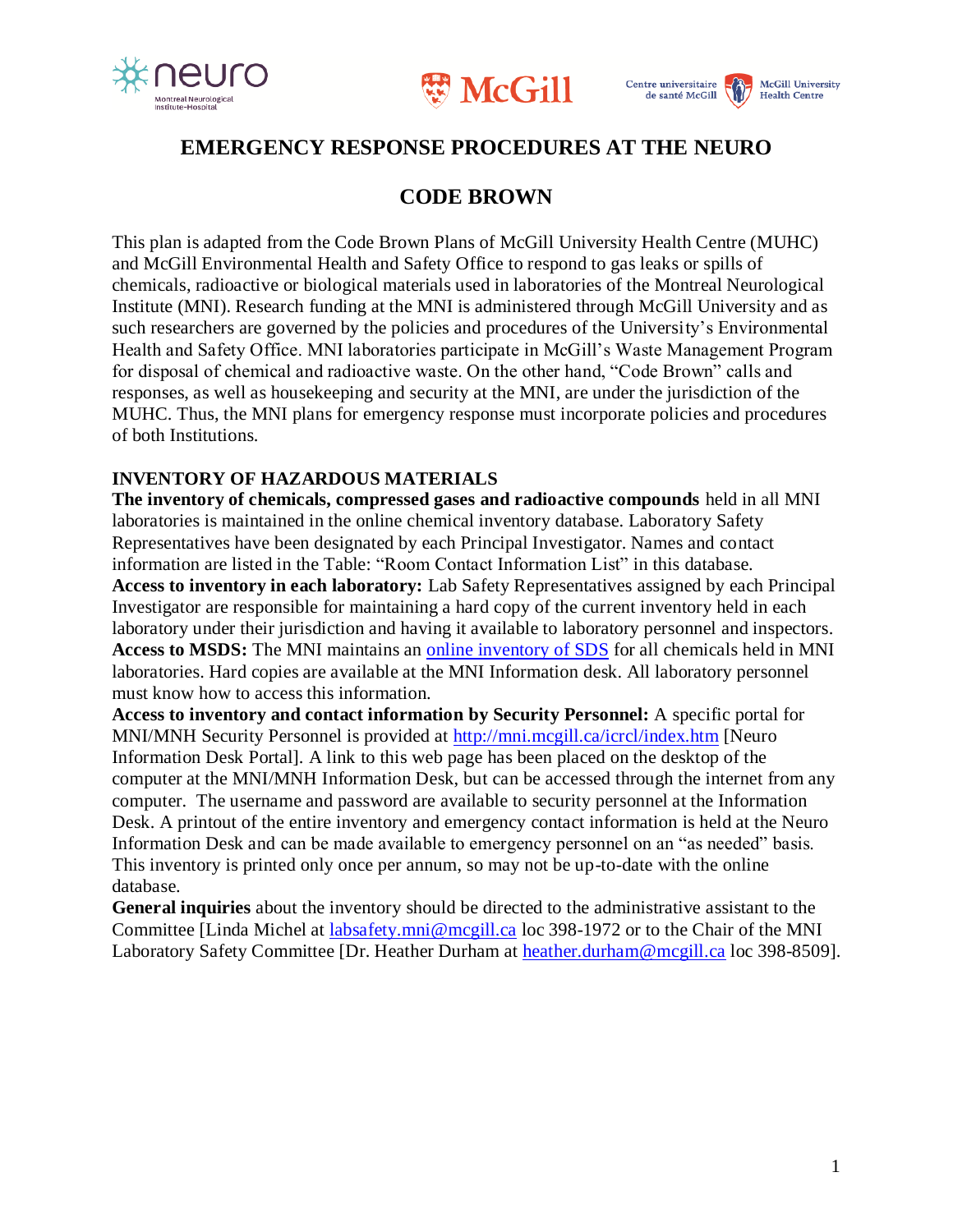





## **Standard Procedures for Handling of Chemical Spills**

### **DEFINITIONS:**

**A MAJOR SPILL**, as defined under the MUHC "code brown" policy, is a spill that involves respiratory exposure, a highly toxic substance, a chemical product of 2 litres or more, **or any situation that is not manageable with competence or confidence**.

**A MINOR SPILL**, as defined under the MUHC "code brown" policy, is a small spill that can be readily handled by the user/generator of the product. Such an incident should not have widespread impact upon the Institute, Hospital, patients, staff and visitors, the environment or patient care. Should the spill become unmanageable; *i.e.,* cannot be immediately and effectively contained using available spill kits in the area, designate as a major spill and call 55-555 Code Brown.

### **ALERT PROCESS:**

- The person responsible for or discovering the spill should immediately inform everyone in the room, stop traffic to the area and designate the spill as major or minor.
- **Major spill:** evacuate area, close door, and call 55-555 Code Brown, specifying the hazard. Keep all personnel away from the area. Remain out of harm's way, but available to emergency responders. Inform the Lab Safety Representative and Principal Investigator.
- **Minor, controlled spill:** the Laboratory Safety Representative and/or Principal Investigator should be informed to assist in managing the incident.

### **INTERVENTION:**

**Major Spill:** The emergency responders will handle the intervention.

**Minor Spill:** If the Laboratory Safety Representative is on duty, they should coordinate the clean up of a minor spill. However, all personnel using hazardous materials should know the procedures for dealing with minor spills in case the Laboratory Safety Representative or Principal Investigator is not available. Other laboratory personnel present should offer backup assistance and keep the area isolated from traffic.

For cleanup of minor spills, follow the guidelines outlined for specific classes of chemicals in section 3. Control of Chemical Hazards in the [Laboratory Safety Manual](https://www.mcgill.ca/ehs/files/ehs/laboratory_safety_manual_v_2.0.pdf) published on the web site of McGill University's [Environmental Health and Safety Office.](http://www.mcgill.ca/ehs) Neuro-specific procedures for disposal of collected materials are described under "Recovery".

General Principles:

- **Avoid walking in spill, skin contact, or breathing vapours/aerosolized product**. If the clean up requires respiratory protection, call 55-555 Code Brown. [Note: If person or clothing is contaminated, immediately follow decontamination procedures appropriate to the product (identify from the Safety Data Sheet prior to working with the product) and seek medical attention as required.
- Consult the Safety Data Sheet and [McGill EHS Laboratory Safety Manual.](https://www.mcgill.ca/ehs/files/ehs/laboratory_safety_manual_v_2.0.pdf)
- Get spill kit and don appropriate personal protective equipment including gloves, face shields and, shoe covers. Prevent contamination of person, shoes and clothing.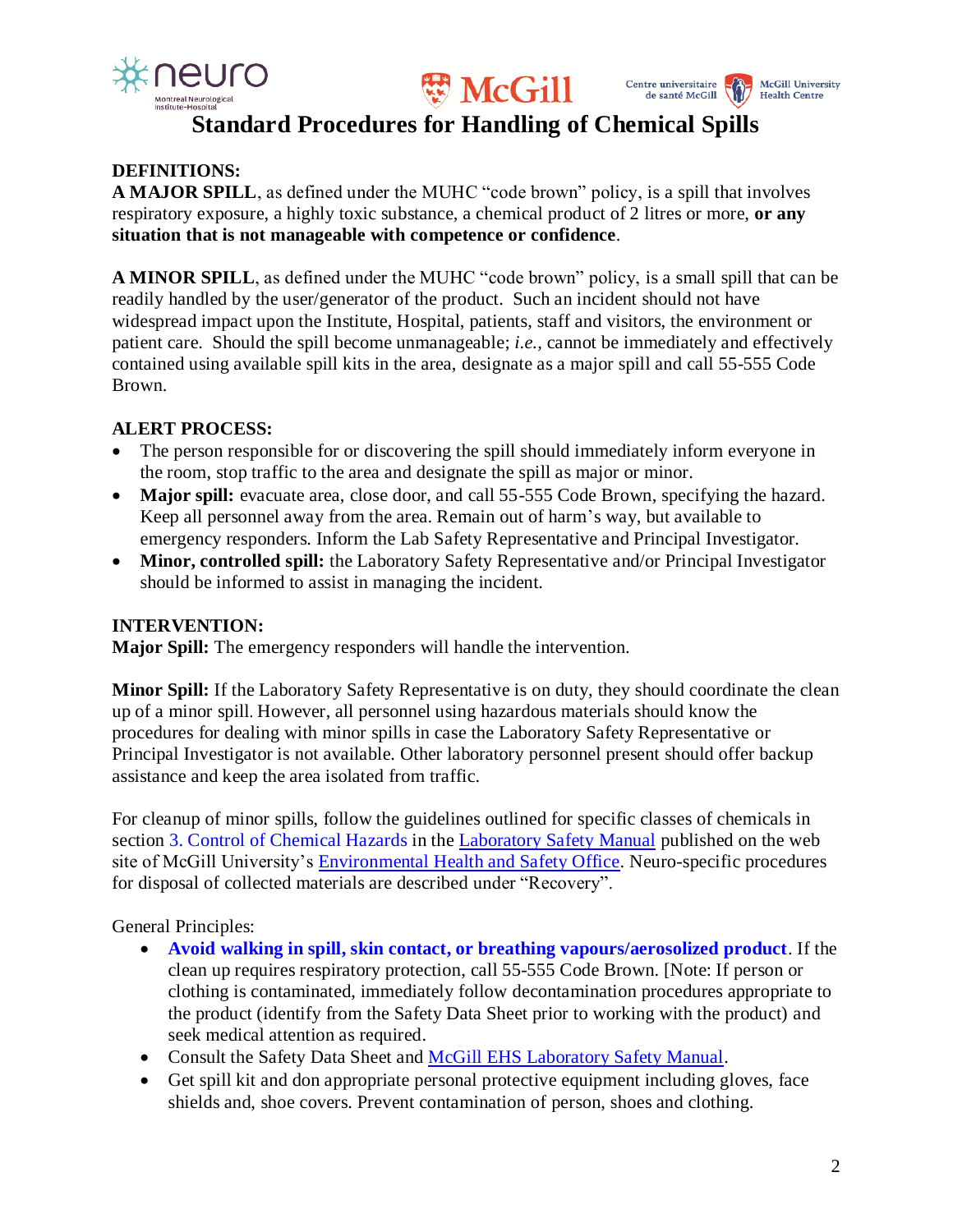





- Prevent spreading of the product. Control the source and confine the spill to a small area using spill kit supplies. Apply neutralizing products if appropriate and available.
- Collect product using spill kit supplies.
- Clean residual product from the spill area with water.
- Place all contaminated materials and debris in a polyethylene waste container or bag (note: polyethylene biohazard/autoclave bags are chemically resistant). Dispose of as hazardous waste (see recovery procedures).

**Important:** Do not ask housekeepers to clean the material. Housekeeping would mop the floor only after the spilled material is picked up completely. If you have doubts, call 55-555 Code Brown.

#### **RECOVERY:**

- Call the "all clear" and dispose of waste.
	- o **Major Spill:** Emergency responders will call the "all clear" and handle waste disposal.
	- o **Minor Spill:** 
		- Following completion of the cleanup, announce "all clear" to other laboratory personnel.
		- Dispose of liquid/solid waste and contaminated materials in Rm 045:
			- Fill in and attach a McGill Waste Management Program (MWP) tag (available in Rm 045) and attach to the container.
			- Fill in a ["Chemical Waste Inventory Form"](https://view.officeapps.live.com/op/view.aspx?src=https%3A%2F%2Fwww.mcgill.ca%2Fneuro%2Ffiles%2Fneuro%2Fchemicalwasteinventoryform.doc&wdOrigin=BROWSELINK) to place in the binder in Rm 045.
			- Notify Security and take waste to Rm 045 of the MNI for disposal.
- Report: The user/generator of the product must complete a McGill EHS incident report [Accident and Incident Report Forms | Environmental Health and Safety -](https://www.mcgill.ca/ehs/forms/forms/accident-and-incident-report) McGill University.
- Debrief: The Laboratory Safety Representative/Principal Investigator, in conjunction with the Chair of the Neuro Lab Safety Committee and Neuro Facilities will conduct a debriefing session on the incident and make any required adjustments to the departmental plan or training procedures.

# **Pharmaceutical Spills**

Treat spill of research pharmaceuticals as chemical spills according to toxicity and chemical properties of the compound.

## **Spill of Radioisotopes**

Response to spill of radioactive materials in a research lab is covered by the [McGill](https://www.mcgill.ca/ehs/laboratory/radiation) [Radiation Safety Manual.](https://www.mcgill.ca/ehs/laboratory/radiation) Contact the McGill Radiation Safety Officer, Mario Badillo 398-2245 [mario.badillo@mcgill.ca.](mailto:mario.badillo@mcgill.ca) For a spill in an MUHC clinical space, contact Dr. Christian Janicki [christian.janicki@mcgill.ca;](mailto:christian.janicki@mcgill.ca) 8888-43866 from any McGill phone or (514) 934-1934 ext 43866). .